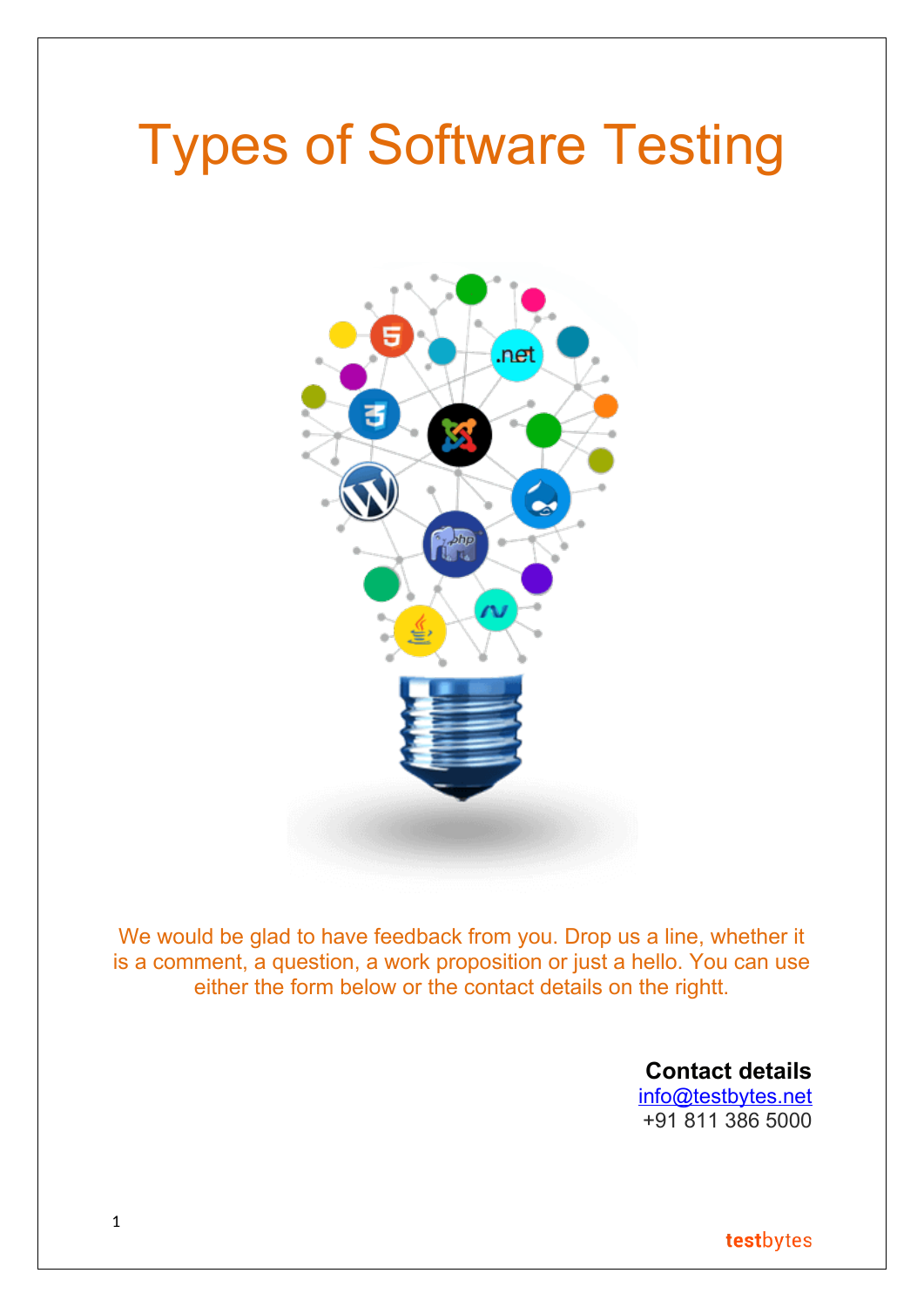Software testing is the way of assessing a software product to distinguish contrasts between given information and expected result. Additionally, to evaluate the characteristic of a product. The testing process evaluates the quality of the software.

You know what testing does. No need to explain further. But, are you aware of types of testing.

It's indeed a sea.

But before we get to the types, let's have a look at the standards that needs to be maintained.

## **Standards of Testing**

- The entire test should meet the user prerequisites.
- Exhaustive testing isn't conceivable. As we require the ideal quantity of testing in view of the risk evaluation of the application.
- The entire test to be directed ought to be arranged before executing it.
- It follows 80/20 rule which expresses that 80% of defects originates from 20% of program parts.
- Start testing with little parts and extend it to broad components.

Software testers know about the different sorts of Software Testing. In this article, we have incorporated majorly all types of software testing which testers, developers, and QA reams more often use in their everyday testing life. Let's understand them!!!

## **Black box Testing**

The [black box testing](https://www.testbytes.net/blog/quick-guide-to-black-box-testing/) is a category of strategy that disregards the interior component of the framework and spotlights on the output created against any input and performance of the system. It is likewise called functional testing.

Black box testing is regularly utilized for validation.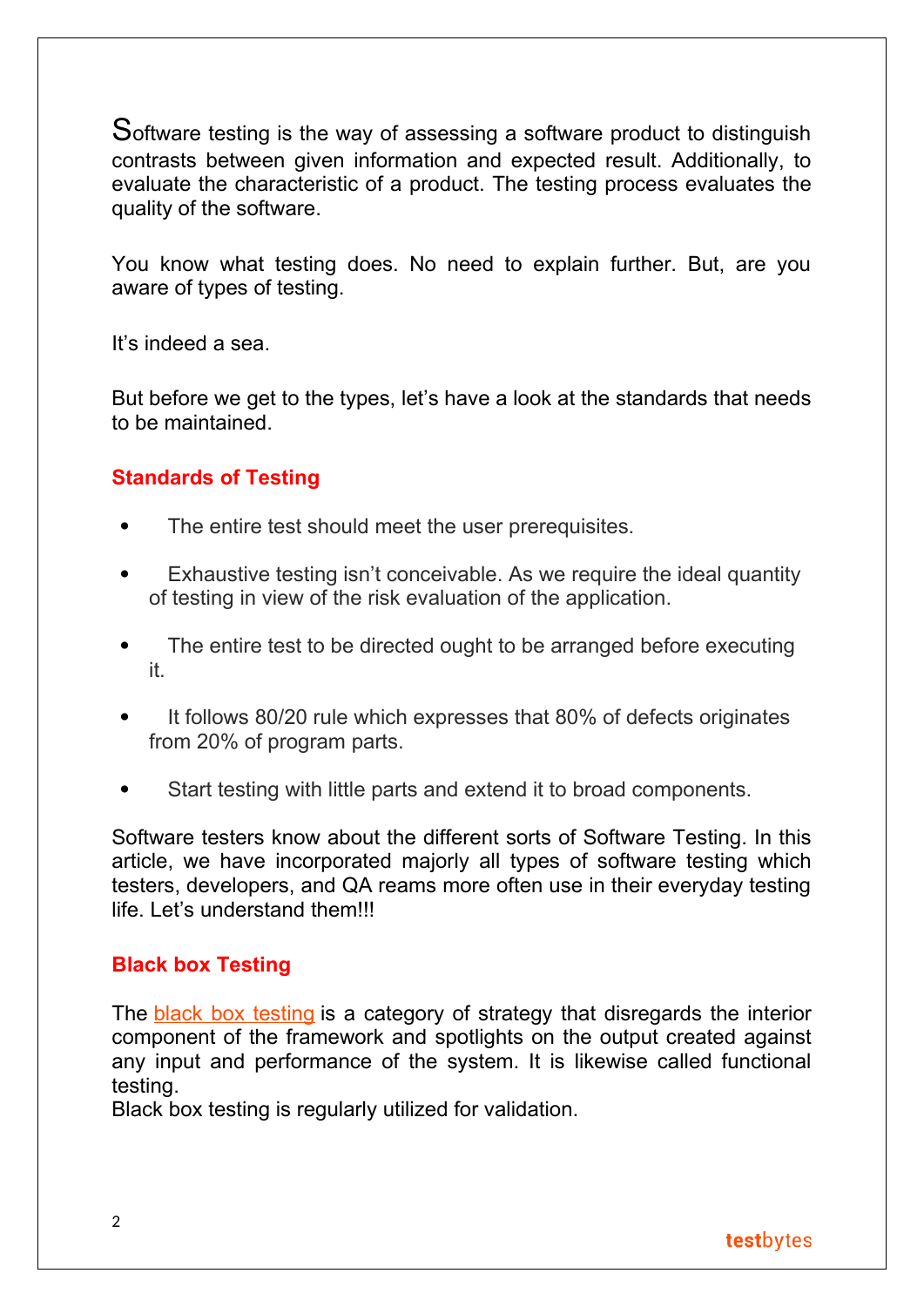## **Learn how it works:**

## **What is the purpose of Software Validation?**

Validation is the procedure to ensure the software fulfills the predefined necessities toward the conclusion of the development stage. It's done in order to ensure the software is formed according to client prerequisites.

## **White Box Testing**



The white box testing is a class of testing method that considers the inside component of a framework. It is likewise called glass box testing and structural testing.

White box testing is regularly utilized for verification.

## **What is the purpose of Software Verification?**

Verification is the procedure to ensure the software fulfills the conditions forced toward the beginning of the development stage. Simply speaking it is to ensure the software acts the way we need it to.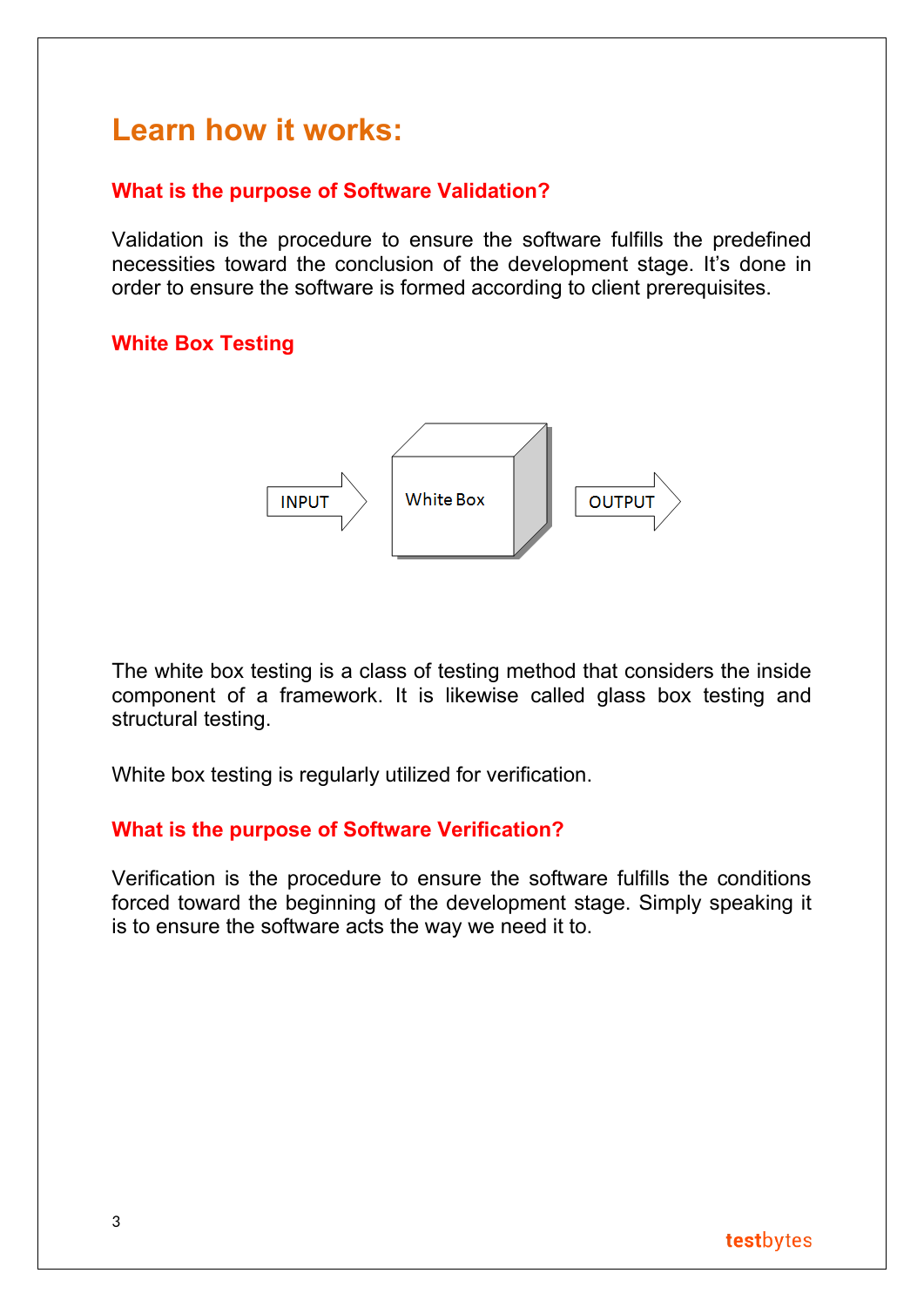## **Types of Software Testing**

## **Unit Testing**

It centers on the smallest unit of programming plan. In this, software testers test an individual unit or gathering of interrelated units. It is frequently led by the software engineer by utilizing test samples and watching its comparing outputs.

#### **Branch Testing**

Branch software testing technique is done amid unit testing. It is a white box testing technique for planning test cases to test code for each branching environment.

#### **Decision Coverage Testing**

It is a testing method that is also utilized as a part of Unit testing. The goal of this type of testing is to practice and approve every decision block in the code.

#### **Integration Testing**

The goal of the *[integration testing](https://www.testbytes.net/software-testing-services/integration-testing/)* technique is to take unit tested parts and manufacture a program structure that has been directed by the design. In integration testing, a collection of components is consolidated to create output.

Integration testing is divided into two classes: (a.) Top-down (b.) Bottom-up

#### **Top-Down Integration Testing**

In this type of testing technique high-level modules are first tested, afterward, low-level modules and lastly integration from the low-level modules to a high-level module to guarantee the framework is functioning as expected. Stubs are utilized as a substitute module when a module isn't prepared for integration testing.

#### **Bottom-Up Integration Testing**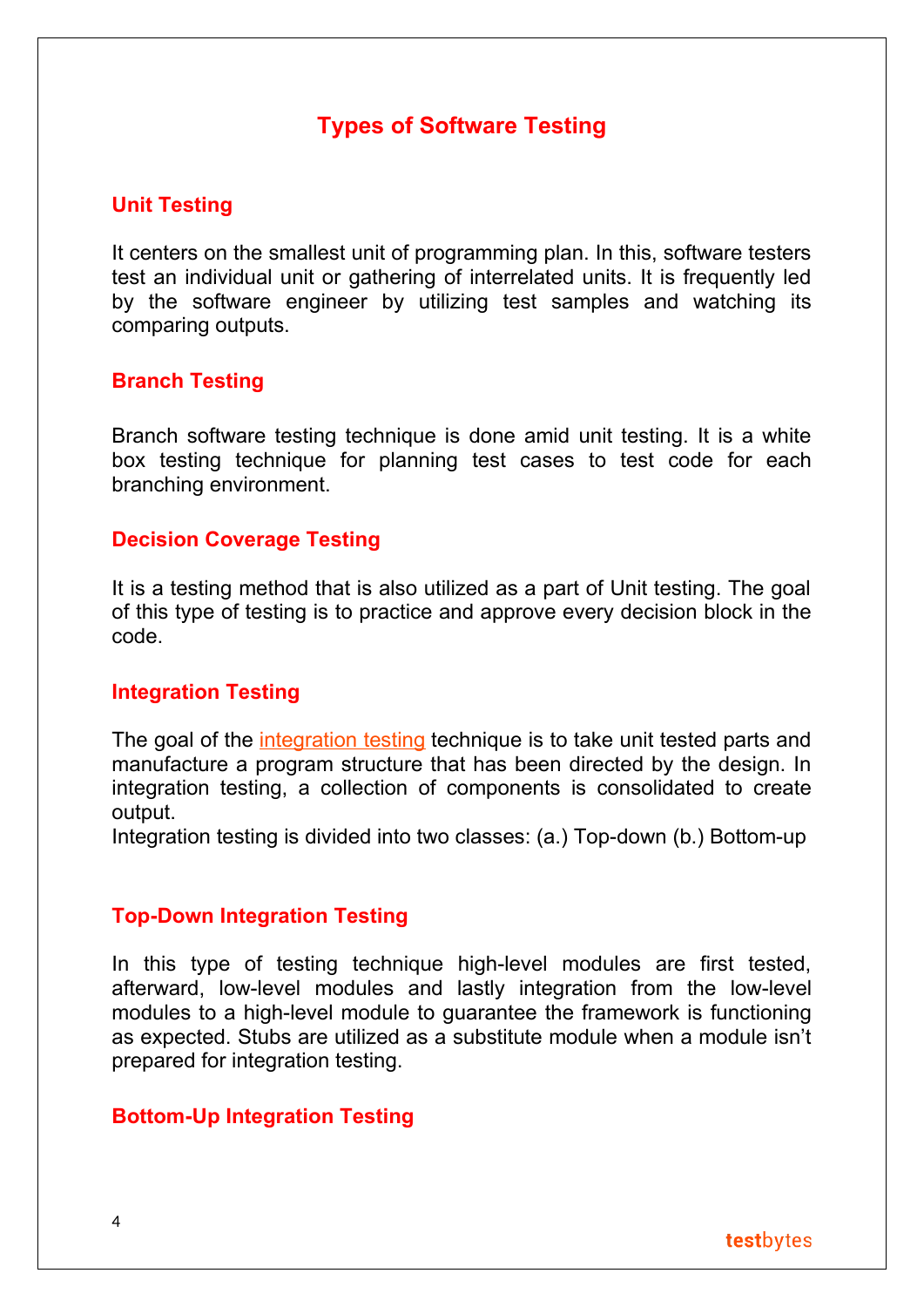In bottom-up integration testing technique the module at the most minimal level is created first and different modules which go towards the 'primary' program are coordinated and tested each one by turn. It is typically administered by the testing groups.

## **Big Bang Integration Testing**

This is among the many integration testing methods. In Big Bang integration testing all or almost the greater part of the modules is created and afterward joined together.

## **Functional Testing**



It is a type of [black box testing](https://www.testbytes.net/blog/quick-guide-to-black-box-testing/) that constructs its experiments with respect to the details of the software segment under the test. It is performed by software testing groups.

#### **Regression Testing**

Each time another module is added prompts variations in the program. This kind of testing ensures that entire part works appropriately even on adding parts to the absolute program.

#### **System Testing**

System testing is used to guarantee that by putting the product in various environments, such as Operating Systems, it yet works. System testing is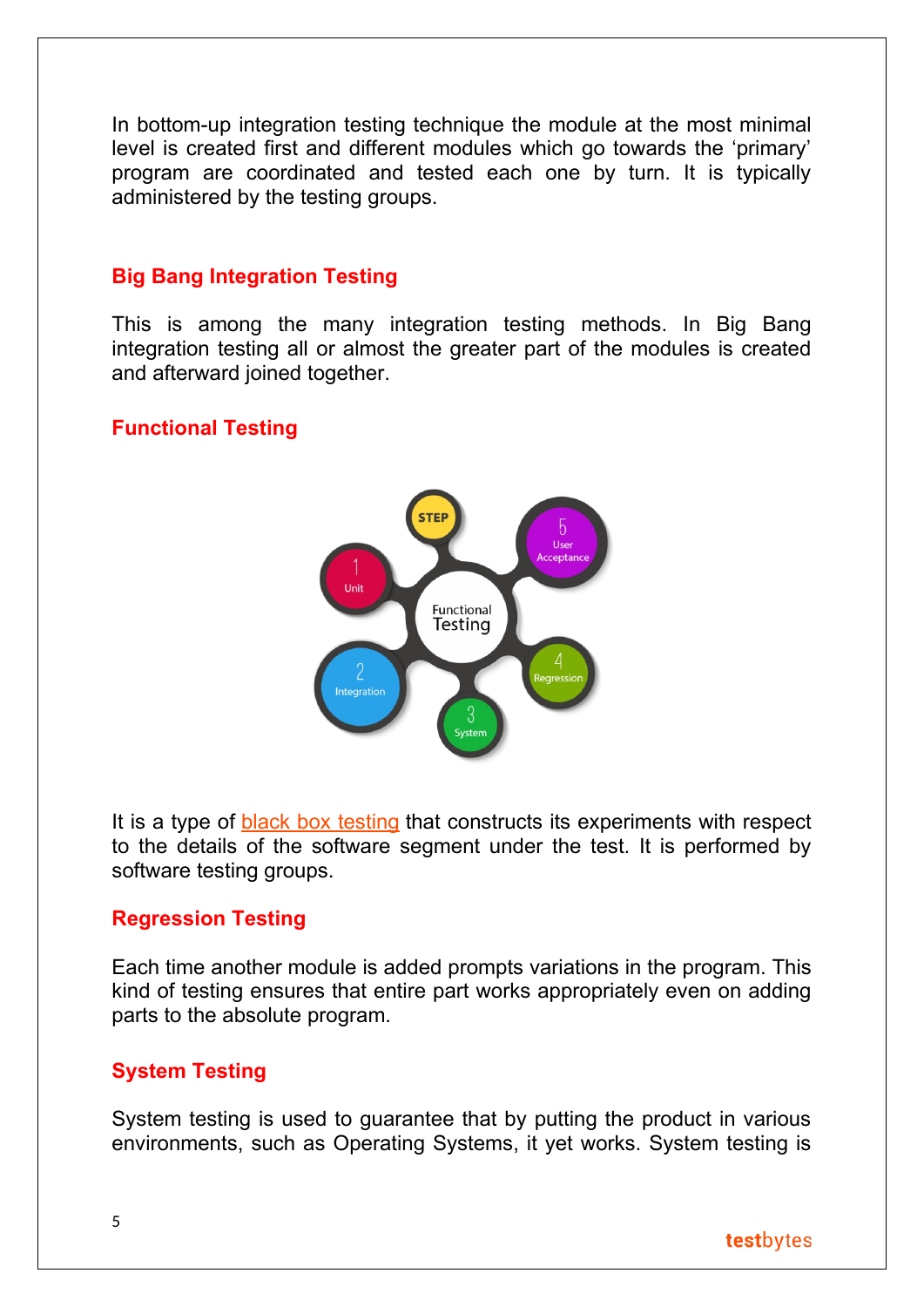performed with full system usage and environment. It comes in the black box testing category.

In this, we have recovery testing, security testing, stress testing and performance testing.

## **Recovery Testing**

Recovery testing is a [software testing](https://www.testbytes.net/) method which decides whether the framework can proceed with the task after a crash. It believes that application is getting information through the network cable and all of a sudden that network cable has been unplugged. Later, on plugging the network cable the framework should begin getting information from where it lost the link because of unplugging of the network cable. It is performed by the testing groups.

#### **Security Testing**

A procedure to discover that a data framework ensures data and manages functionality as expected. It can be accomplished by testing groups or by particular security-testing organizations.

Security testing needs a decent understanding of the application, networking, technology, and security testing tools. With the growing number of web applications, security testing has turned out to be the more vital type of testing than any time before.

#### **Performance Testing**

Performance testing is the testing system used to survey the speed and adequacy of the framework and to ensure it is producing outcomes in a predefined time as in performance prerequisites. It falls under the black box testing category.

## **Stress Testing**

The software testing strategy which assesses a component or system at or past the limits of its predefined prerequisites. It is normally led by the performance engineer.

## **[Smoke Testing](https://www.testbytes.net/smoke-testing/)**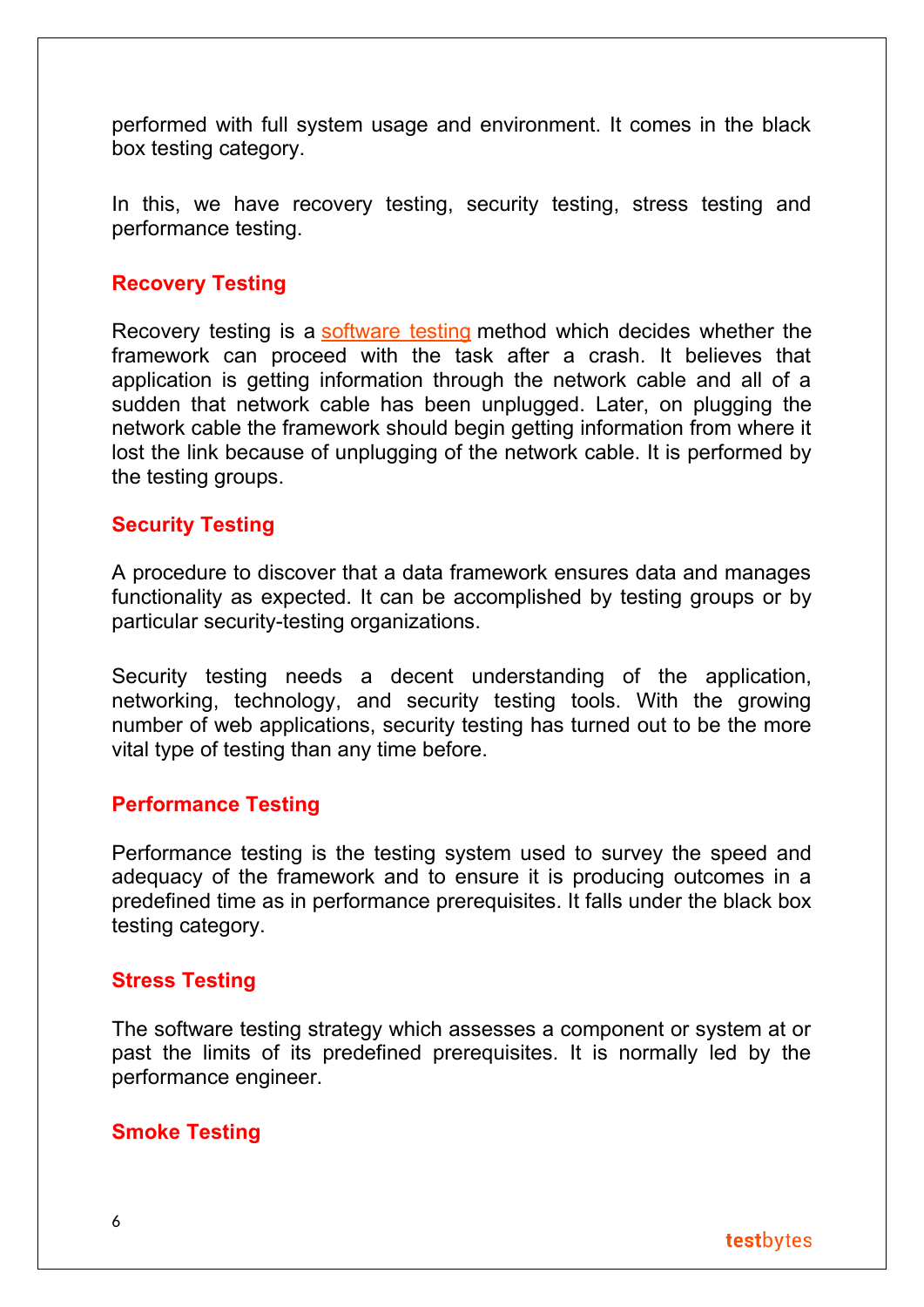A testing procedure which inspects all the essential parts of a software framework to guarantee that they work appropriately. Normally, smoke testing is directed by the testing group, quickly after a product build is produced.

#### **Acceptance Testing**

The [acceptance testing](https://www.testbytes.net/user-acceptance-testing/) is frequently performed by the client to guarantee that the delivered software meets the prerequisites and fills in as the client anticipated. It comes under the black box testing class. **Storage Testing**

This type of software testing checks the software under test stores data documents in the right directories and that it saves adequate space to keep sudden termination because of an absence of space. It is generally done by the testing group.

## **Parallel Testing**

A testing process which has the reason to guarantee that another application that has supplanted its older version has been installed and is working effectively. It is directed by the team of software testers.

## **Usability Testing**

Usability Testing is a testing process that is performed from the point of view of the customer, to assess how is the user-friendliness of the GUI? How effectively can the customer learn? How satisfying is it to utilize its design plan? On figuring out how to utilize, how capable is the customer to perform?

This falls under the category of black box testing. Primarily, system navigation is verified in the usability testing.

## **Alpha Testing**

This is a kind of validation testing. It is a class of acceptance testing which is done before the item is launched in the market. The purpose of this type of testing is to recognize all potential defects or issues before releasing it to the user. It is commonly done by QA team.

#### **Beta Testing**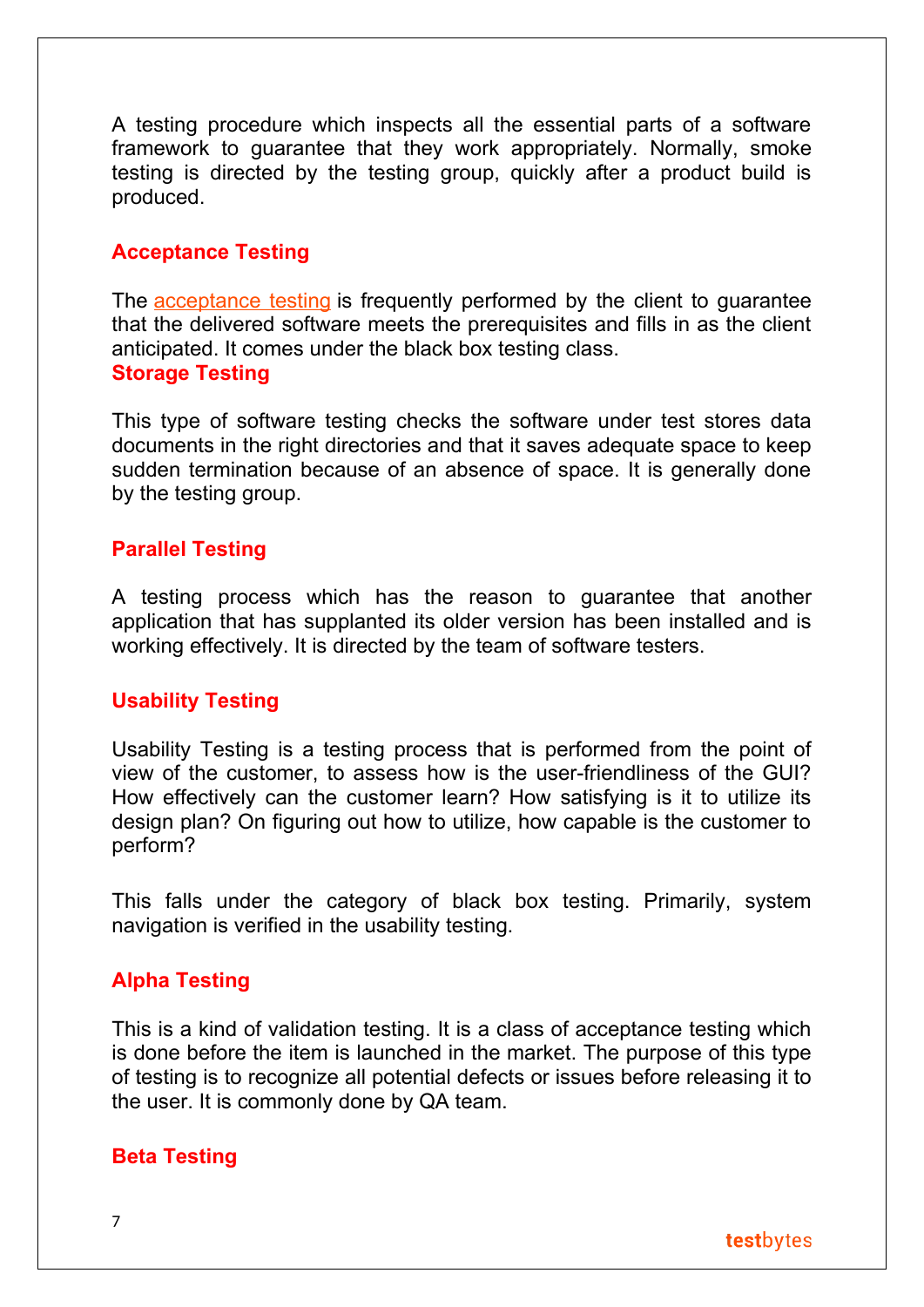The [beta test](https://www.testbytes.net/beta-testing/) is directed at one or more client websites by the end-user of the product. This adaptation is launched for the few numbers of clients for testing the real-time environment.

Beta testing is successful after the client affirms the software. Thus, enduser really utilizes the software and gives the review to the company so that the company can take the vital actions before the launch.

## **Gamma Testing**

Gamma testing technique is used when the product is set for launch with defined necessities. It is performed at the customer place. It is done specifically by avoiding all the in-house testing exercises.

## **Non-Functional Testing**

The testing method which centers on testing of a product application for its non-functional necessities. It can be directed by the manual testing groups or by the performance engineers.

## **Stability Testing**

It is a type of non-functional test designed to test one of the product quality properties- stability. Stability testing centers around testing how firm the product is the point at which it is liable to loads at adequate levels, crest loads, loads produced in spikes, with more volumes of information to be prepared.

## **Scalability Testing**

This testing type is a part of the series of non-functional tests that tests a product application for estimating its capacity to scale up – be it the number of transactions, the client load supported, the data volume and so forth. It is led by the performance engineers.

## **Volume Testing**

It is also a class of [non-functional testing.](https://www.testbytes.net/blog/difference-between-functional-and-non-functional-testing/) The product or application experiences a large quantity of data so volume testing checks the framework conduct and response time of the application when the framework went over such high amount of data. This high amount of data may affect the framework's execution and speed of the preparing time. It is operated by the performance testing group.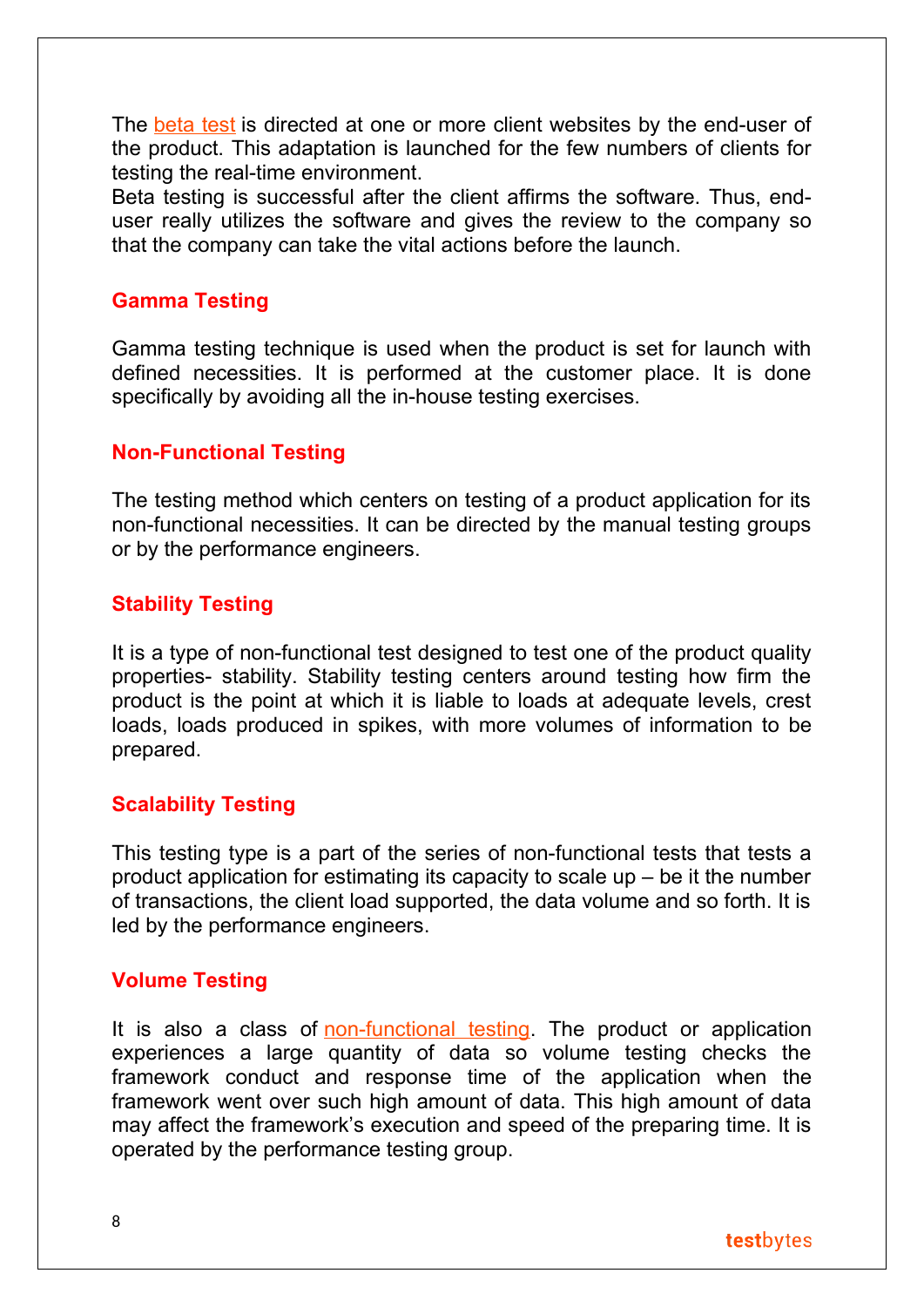#### **Cross-browser Testing**

Cross Browser Testing is another type of non-functional test method which supports to guarantee that the site or web application functions as supposed in the different web browsers.

## **Load Testing**

The Testing strategy that puts the demand on a device or framework and regulates its reaction. It is typically led by the performance engineers.

## **Ad-Hoc Testing**

As the name itself recommends that this testing is performed on ad-hoc foundation i.e. with no citation to test case and furthermore with no arrangement or documentation set up for such sort of testing. The target of this testing is to discover the deformities and break the application by administering any application flow or any irregular functionality.

## **Compatibility Testing**

Compatibility testing method is used to check if the product can be operated on the various operating system, hardware, bandwidth, databases, application servers, web servers, hardware peripherals, diverse configuration, emulators, different browsers, processors and distinct versions of the browsers and so forth. This type of test is executed by the testing group.

#### **Browser Compatibility Testing**

It is a subtype of Compatibility Testing and is performed by the testing group. The browser Compatibility Testing is used for web applications and it guarantees that the product can operate with the combination of distinctive operating system and browser. This sort of testing additionally approves whether web application functions on all the browser versions or not.

#### **Vulnerability Testing**

This is a type of testing which considers application security and has the reason to avert issues which may influence the application stability and integrity. It can be operated by the internal testing groups or outsourced to specific organizations.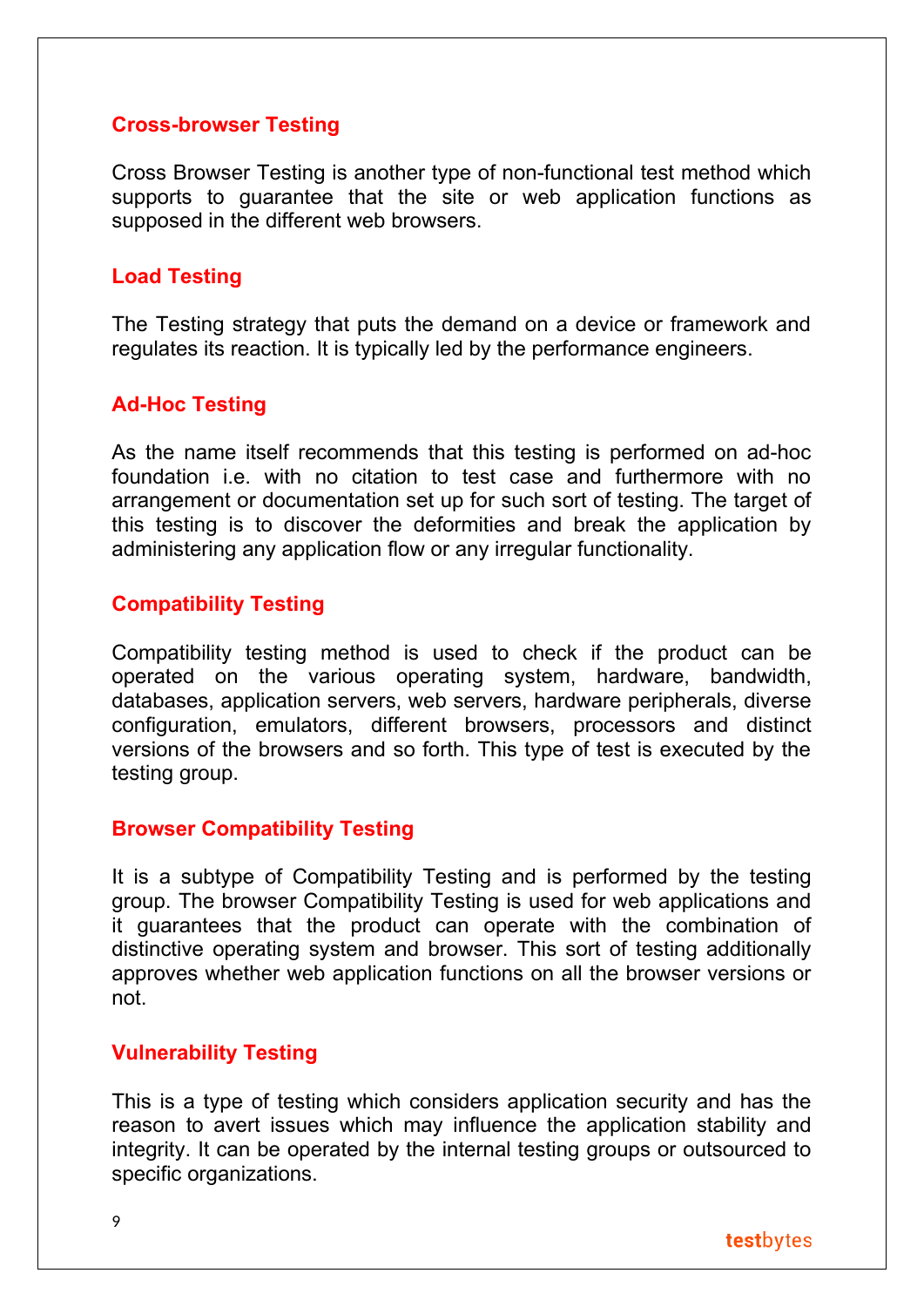## **Sanity Testing**

Sanity Testing is performed to decide whether a new product version is performing sufficiently to acknowledge it as a noteworthy testing attempt or not. In the event that an application is failing for the primary use then the framework isn't sufficiently steady for additional testing. Thus, an application or build is appointed to settle it.

## **Static Testing**

Static Testing is a kind of software testing which is administered with no code. The administration is performed on the documentation amid the testing stage. It includes the walkthrough, reviews, and examination of the deliverables of the task. Static testing does not administer the code rather than the code syntax. It is important to perform static testing by the testing group as the flaws distinguished while performing this test is financially savvy from the project point of view.

#### **Qualification Testing**

This type of software testing is performed against the particulars of the old release, more often led by the developer for the customer, to show that the product meets its predetermined prerequisites.

## **Operational Testing**

Testing strategy directed to assess a framework or element in its operational environment. Generally, it is performed by testing groups.

#### **Mutation Testing**

The process of software testing which includes altering software's bytecode or source code in small steps so as to test segments of the code that are only sometimes or never evaluated while typical tests execution. It is typically led by the software testers.

Mutation testing could be basically sorted into 3 types– statement mutation, value mutation, and decision mutation.

## **Pair Testing**

It is a software advancement procedure in which two colleagues cooperate at one keyboard to test the product application. One does the testing and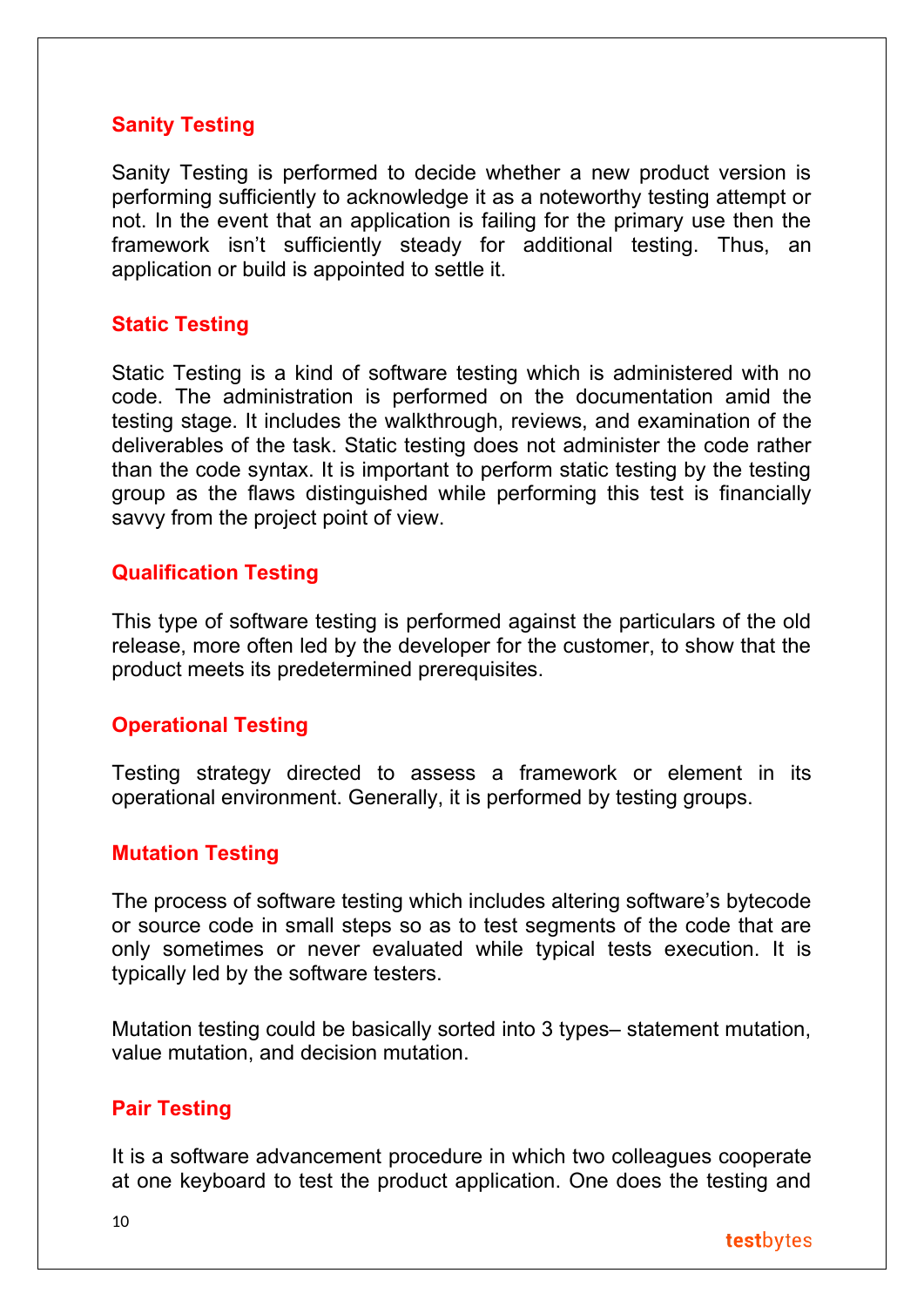other one analyzes or surveys the testing. This should be possible between one Business Analyst and Tester or Developer or between the two testers with both the members alternating at driving the keyboard.

## **Positive Testing**

The positive testing is a type of software testing used to figure out what system is expected to do. It supports to check if the application is verifying the necessities or not.

## **Negative Testing**

This type of testing is also known as "test to fail". Software testers having the outlook of  $-$  attitude to crack  $-$  and utilizing negative testing they validate that whether the application or system collapses. A negative testing procedure is done utilizing wrong data, invalid information or input. It approves that if the system tosses a mistake of invalid info and carries on as assumed.

## **Install/Uninstall Testing**

Testing performed on partial, full, or upgrade install/uninstall forms on various OS under various programming or hardware environment is named so.

## **Gorilla Testing**

During Gorilla Testing, one module or the functionality in the module is examined completely and vigorously. The target of this type of testing is to check the power of the application. Gorilla Testing is performed by a software tester and in some cases by developer too.

## **Example Testing**

This type of testing is a real-time testing. Example testing incorporates the real-time situation, it additionally includes the situations as per the experience of the software testers.

## **Component Testing**

It is for the most part conducted by the developers after the finishing of unit testing. Component testing is a testing technique that includes testing a collection of units as code together in general as opposed to testing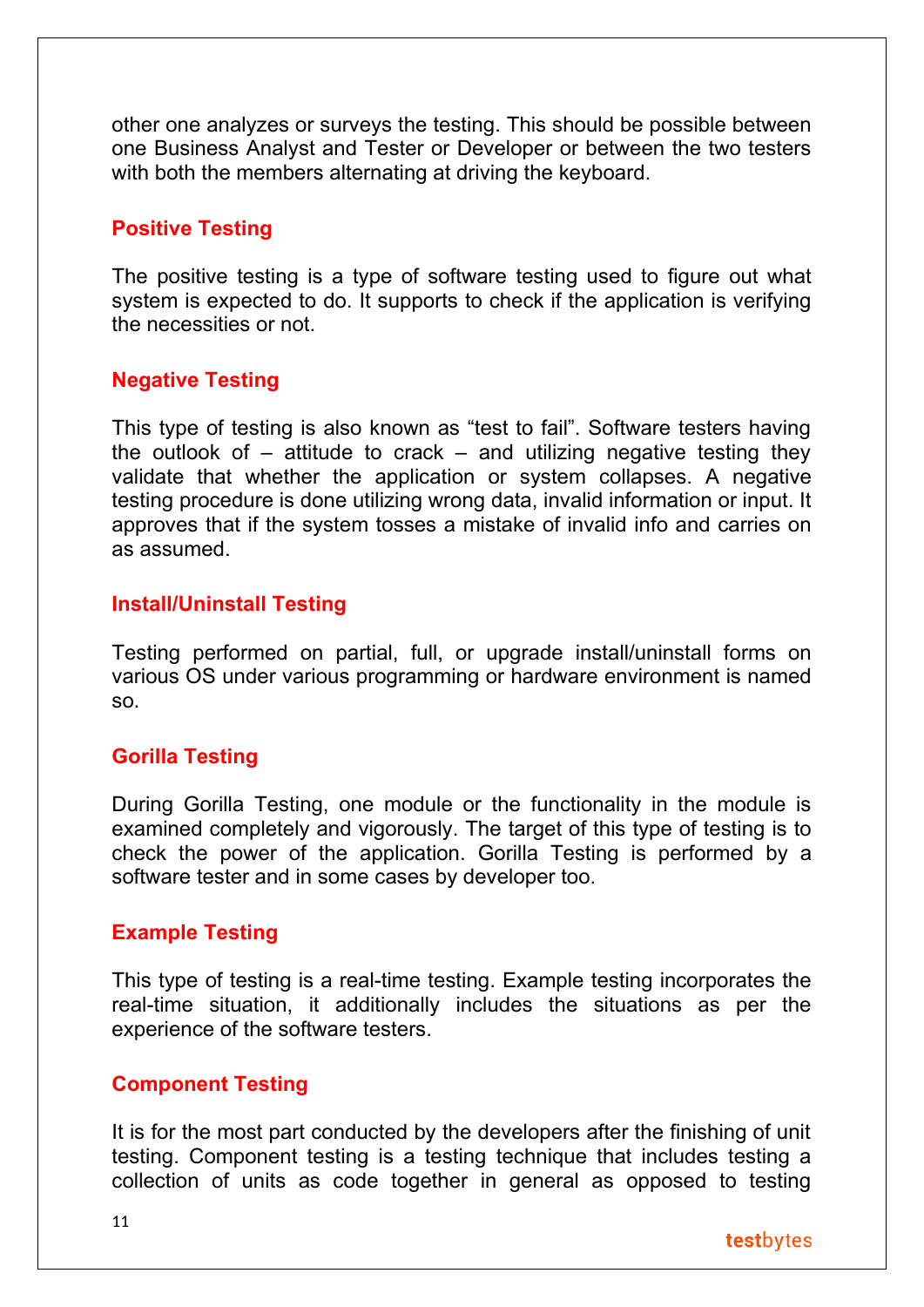singular functions strategies. Its goal is to recognize if any fault exists subsequent to associating those numerous functionalities with each other.

#### **End-to-end Tests**

The end-to-end testing type hatches a user behavior with the product in an entire application environment. It confirms that different flows of users function as assumed and can be as straightforward as loading a site page or signing in or considerably more unpredictable condition like online payments, verifying e-mails etc.

End-to-end tests are extremely helpful, yet they're costly to implement and can be difficult to manage when they're automated.They are intended to be fast to execute, and their objective is to give you the affirmation that the significant traits of your framework are functioning as they should.

## **Active Testing**

This testing type comprises of introducing test information and probing the execution outcomes. It is typically directed by the software testing team.

## **Passive Testing**

The Testing method comprising of observing the consequences of a running framework without presenting any unique test data. It is done by the testing group.

#### **Accessibility Testing**

The purpose of this type of testing is to decide whether the contents of the site can be effectively located by the disabled individuals. Different checks, for example, the font size for visually disabled, color contrasts for partially blind individuals, clear and crisp content that is not at all difficult to read and comprehend.

#### **Penetration Testing**

The testing technique which assesses the security of a computer network or system by reenacting an attack from a malignant source. Generally, they are led by particular [penetration testingo](https://www.testbytes.net/software-testing-services/penetration-testing/)rganizations.

## **Ramp Testing**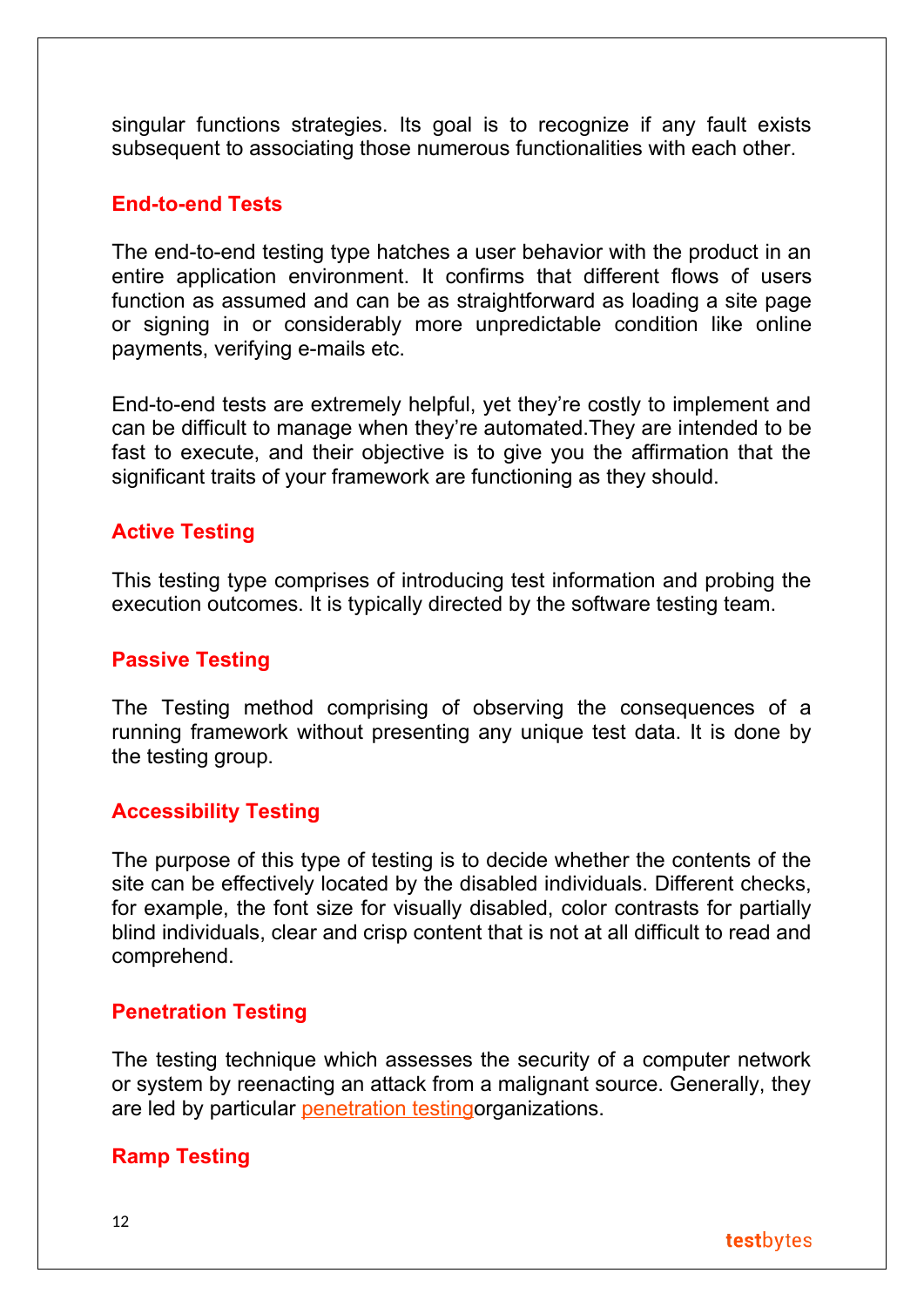The type of testing comprising of raising an information flag consistently to the point that the framework collapse. It might be led by the performance engineer or team of testers.

## **Back-end Testing**

Also known as Database Testing. In this type of testing at whenever point a data or an input is entered on front-end application, it saves in the database and the testing of such database. In back-end testing method GUI isn't included, software testers are specifically associated with the database with legitimate access and they can without much stress confirm data by running a couple of inquiries on the database.

Database testing includes testing of the schema, data structure, table structure, stored methodology, etc.

## **API Testing**

API testing is a sort of testing that resemble unit testing. All of the Software APIs are tested according to API term. This testing is majorly performed by testing group unless APIs to be tested are complex and necessities broad coding. It needs the understanding of API functionality and having great coding abilities.

## **Agile Testing**

The agile testing is a testing technique that obliges agile programming development approach and practices. Testing is a vital factor of software advancement in an agile development environment and is done alongside coding. This type of testing permits iterative and incremental coding and testing.

#### **Context Driven Testing**

It is a type of an Agile Testing procedure that supports the consistent and inventive assessment of test cases as per the potential data uncovered and the estimation of that data to the company at a particular time. It is normally conducted by Agile testing groups.

## **Boundary Value Testing (BVT)**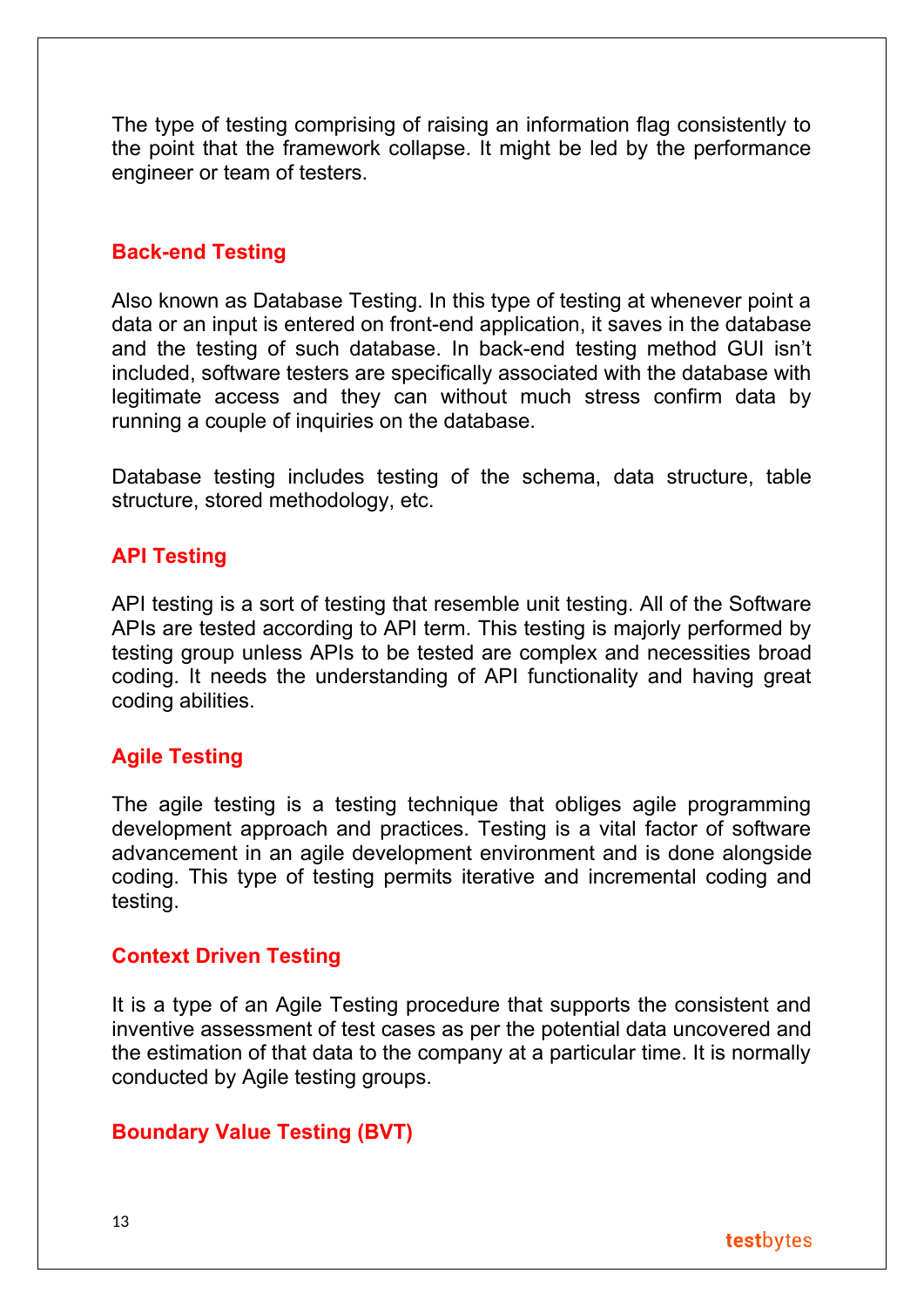In this testing procedure, testing is done broadly to verify errors at the boundary conditions. Boundary Value Testing method depends on the notion of – defects aggregates at boundaries.

## **Automated Testing**

This is a testing methodology that uses testing tools and additional programming to run the experiments utilizing customized development test utilities or software. The majority of the automated tools give capture and playback ease, nonetheless, there are tools that need writing broad scripting or programming to mechanize test cases.

## **Comparison Testing**

Comparison of software's quality and shortcomings with its old versions or other comparative software is named as Comparison Testing.

## **Age Testing**

Type of software testing technique which assesses a framework's capacity to perform in future. The assessment procedure is directed by the team of testers.

## **Basis Path Testing**

It is a type of software testing system which determines a logical model of a procedural design and uses this as a guide for characterizing an essential arrangement of execution paths. It is utilized by testing members when describing test cases.

## **Benchmark Testing**

Benchmark testing is a testing system that employs representative sets of data and programs designed to assess the execution of PC equipment and program in an assigned configuration. It is done by testing groups.

## **Backward Compatibility Testing**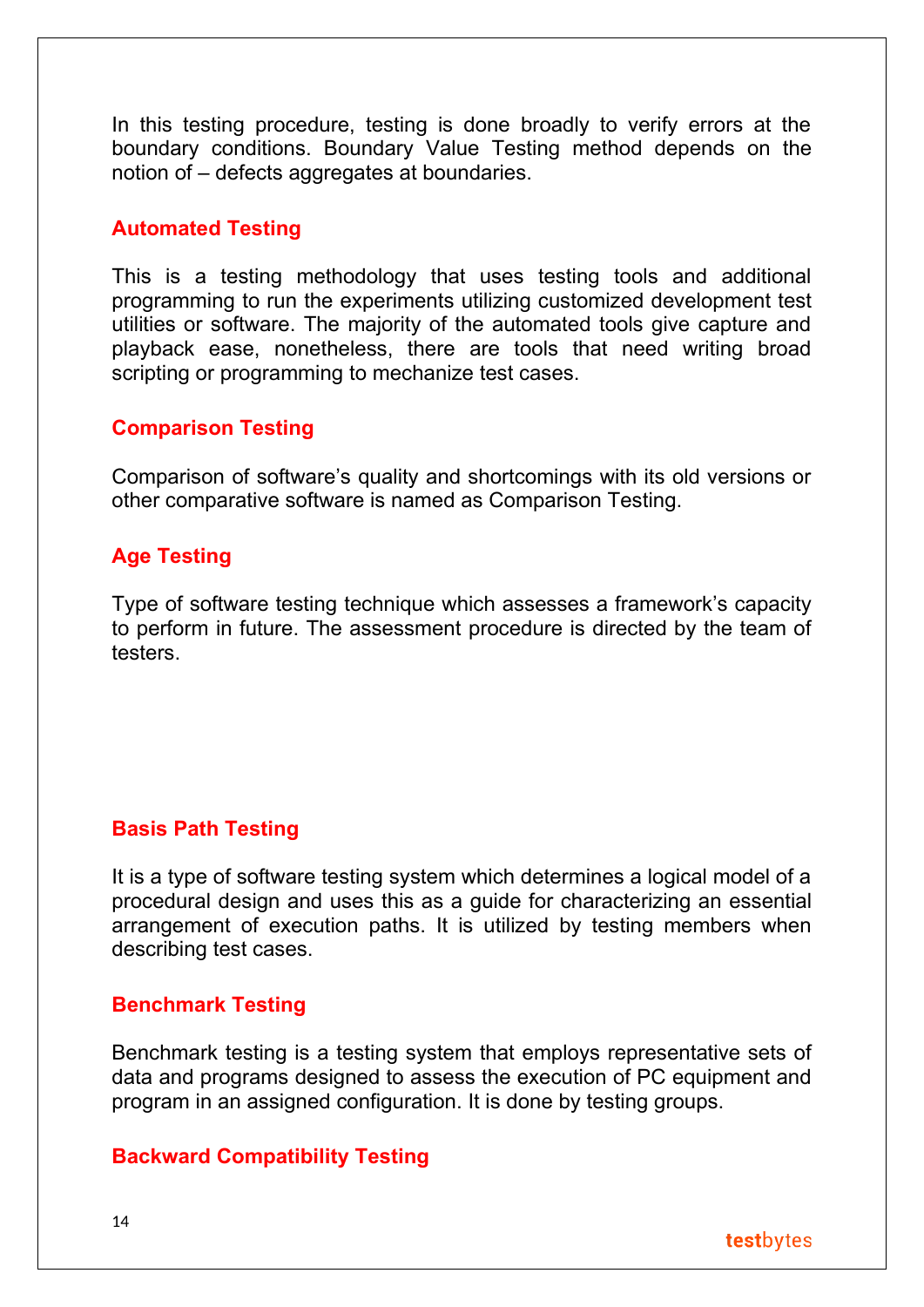It is a kind of testing which approves whether the recently created software or upgraded software functions adequately with the previous version of the environment or not. It likewise functions sufficiently with data files, data tables, data structure made by the previous version of that product.

## **Binary Portability Testing**

The type of testing method that tests an executable application for portability all over framework environments and platforms more often for affirmation to an ABI designation. It is done by the team of testers.

## **Code-Driven Testing**

The testing procedure that practices testing systems, for example, xUnit, that permit the execution of unit tests to decide if different segments of the code are working as assumed under different conditions. It is operated by the development groups.

#### **Condition Coverage Testing**

This type of testing method is applied where every condition is performed by presenting it true and false, in all of the ways at least once. It is usually created by the Automation Testing teams.

## **Error Handling Testing**

This type of software testing decides the capacity of the framework to legitimately process incorrect transactions. It is normally led by the team of software testers.

#### **Conversion Testing**

Testing of methods or programs used to change over data from existing frameworks for usage in replacement frameworks. It is typically done by the QA team.

#### **Binary Portability Testing**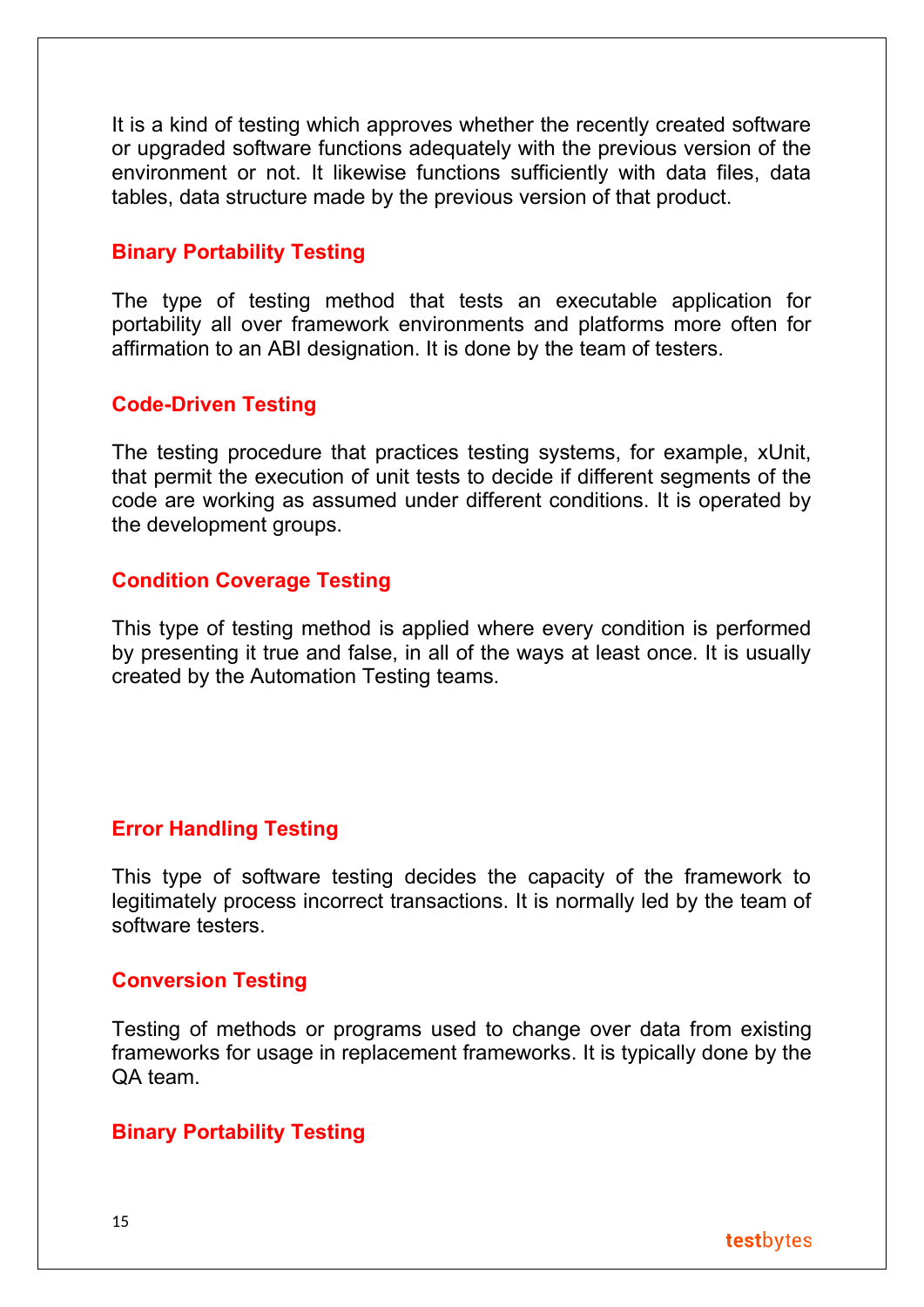The technique that tests an executable application for transportability all over system environments and platforms, typically for adaptation to an ABI determination. It is led by the software testing groups.

## **Exploratory Testing**

This is an informal software testing type, commanded to understand the product in the meantime searching for mistakes or application behavior that appears non-obvious. It is generally done by manual testers, however, should possibly be done by other partners as well and additionally by developers, Business Analysts, end users etc.

## **Concurrency Testing**

Concurrency testing type is a multi-user testing method equipped towards deciding the impacts of evaluating a similar application code, database records, or module. It is generally led by performance engineers.

## **Formal Verification Testing**

This type of testing is a way of proving or denying the accuracy of planned algorithms covered in a system as for a specific formal property or specification, utilizing formal techniques for arithmetic. It is generally conducted by QA teams.

## **Destructive Testing**

Destructive testing is a type of testing in which the tests are done to the specimen's breakdown, keeping in mind the end goal to comprehend a part's basic execution or material behavior under various loads.

## **Equivalence Partitioning**

Also known as Equivalence Class Partitioning, This test analyzes test information into Equivalence classes as positive and negative Equivalence classes, such characterization guarantees that both positive and negative conditions are tested.

## **Dependency Testing**

A software testing type which looks at an application's prerequisites for previous software, initial states as well as configuration with a specific goal to keep up legitimate functionality. It is typically done by testing groups.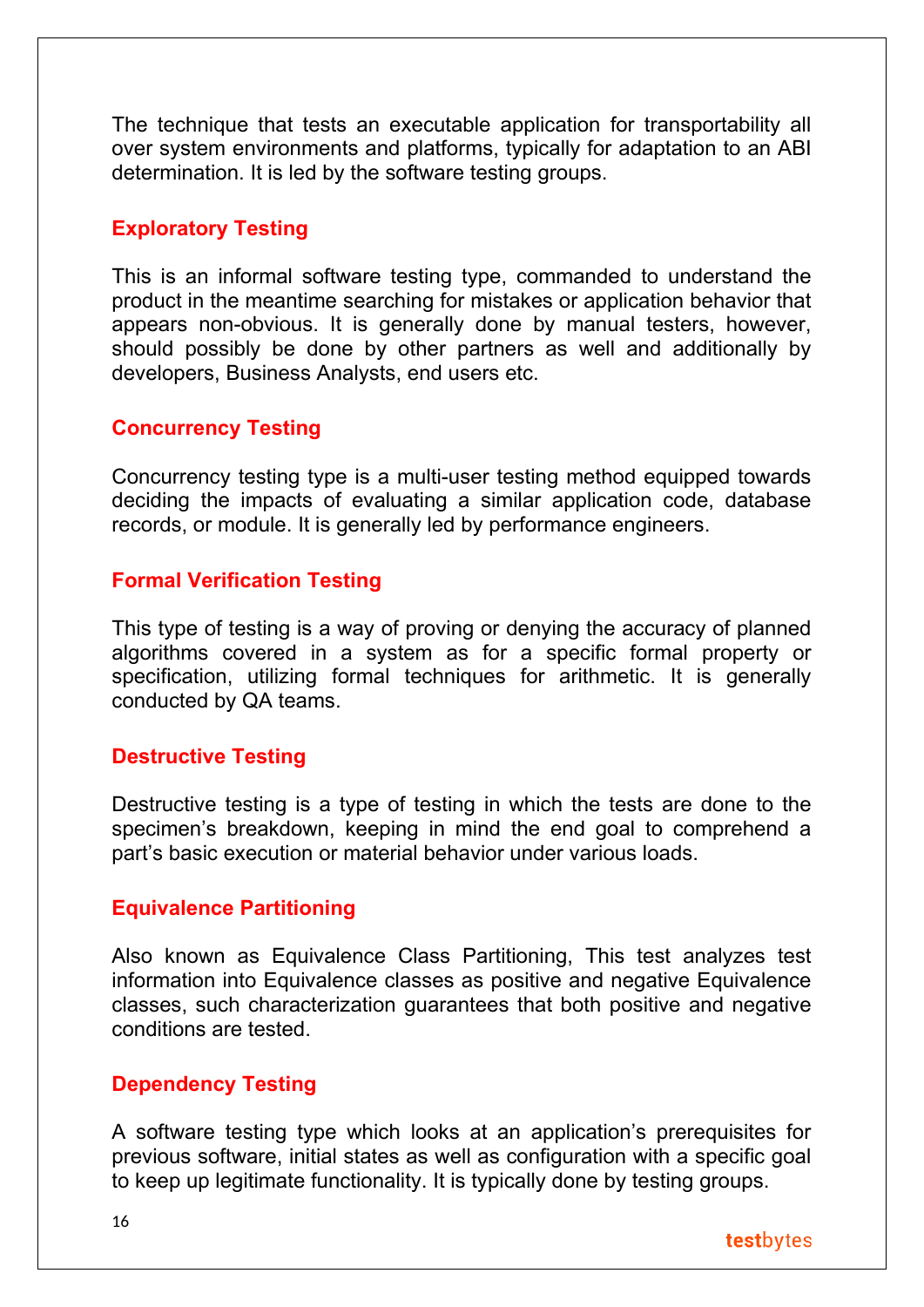## **Domain Testing**

A type of white box testing strategy which includes checking that the program acknowledges its info. It is generally led by software developers' groups and infrequently by automation testing groups.

## **Fuzz Testing**

Fuzz testing or fuzzing testing is a type of a software testing system that includes testing with random or unexpected data sources. The Software is observed for error messages that are introduced because of the input mistakes.

## **Gray Box Testing**

A mix of Black Box and White Box testing strategies: testing a bit of program against its detail yet utilizing some learning of its inside workings. It can be achieved by either testers or development groups.

#### **Graphical User Interface (GUI) Testing**

The goal of this GUI testing is to approve the GUI according to the business prerequisite. The normal GUI of the application is specified in GUI mockup screens and Detailed Design Document.

It additionally approves the menu of the application. After choosing distinctive menu and menu options, it approves that the page does not vary and the alignment stays same subsequent to drifting the mouse on the menu or sub-menu.

## **Happy Path Testing**

The target of happy path testing type is to test an application effectively on a positive flow. It doesn't search for the error or negative conditions. The emphasis is just on the legitimate and positive data by which application produces the proposed output.

#### **Globalization Testing**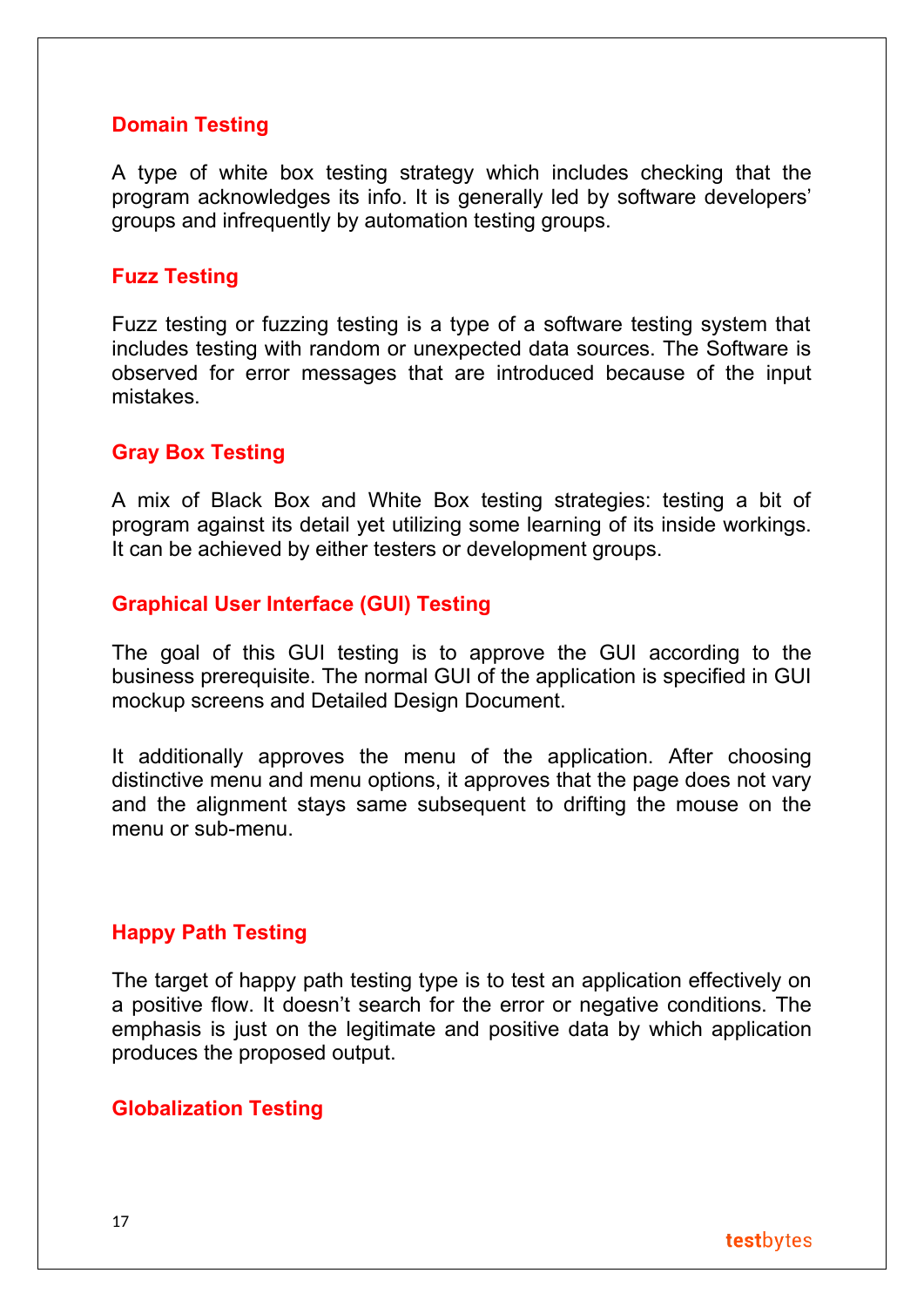This type of testing technique checks the best possible working of the software with any of the culture settings utilizing each kind of international information conceivable. It is done by a large group.

## **Monkey Testing**

The goal of this type of testing is to check if framework or application gets broken by giving random data. Monkey Testing is done randomly and no experiments are scripted and it isn't important to know about the whole functionality of the framework.

## **Sanity Testing**

[Sanity Testing](https://www.testbytes.net/sanity-testing/) is a type of testing that is performed to decide whether another software variant is performing adequately to acknowledge it for a major testing exertion or not. In case that an application is crashing for the underlying use then the framework isn't sufficiently steady for additional testing. Thus, an application or a build is allocated to settle it.

## **Keyword-driven Testing**

This type of software testing is more of an automated software testing approach than a sort of testing itself. Keyword driven testing is also known as table-driven testing or action-driven testing.

## **Risk-based Testing**

This testing includes testing of very critical functionality, that has the greatest influence on business and in which the possibility of failure is really huge. The priority determination relies upon the business prerequisites, so when priority is fixed for all functionalities then test cases are performed first served by medium functionalities and then low priority functionalities.

This type of testing is performed when there is inadequate time available to test complete software and software requires being executed on time without any lag.

## **Conformance Testing**

The conformance testing is a type of software testing process in which an implementation adheres to the specification on which it relies. It is normally conducted by the testing teams.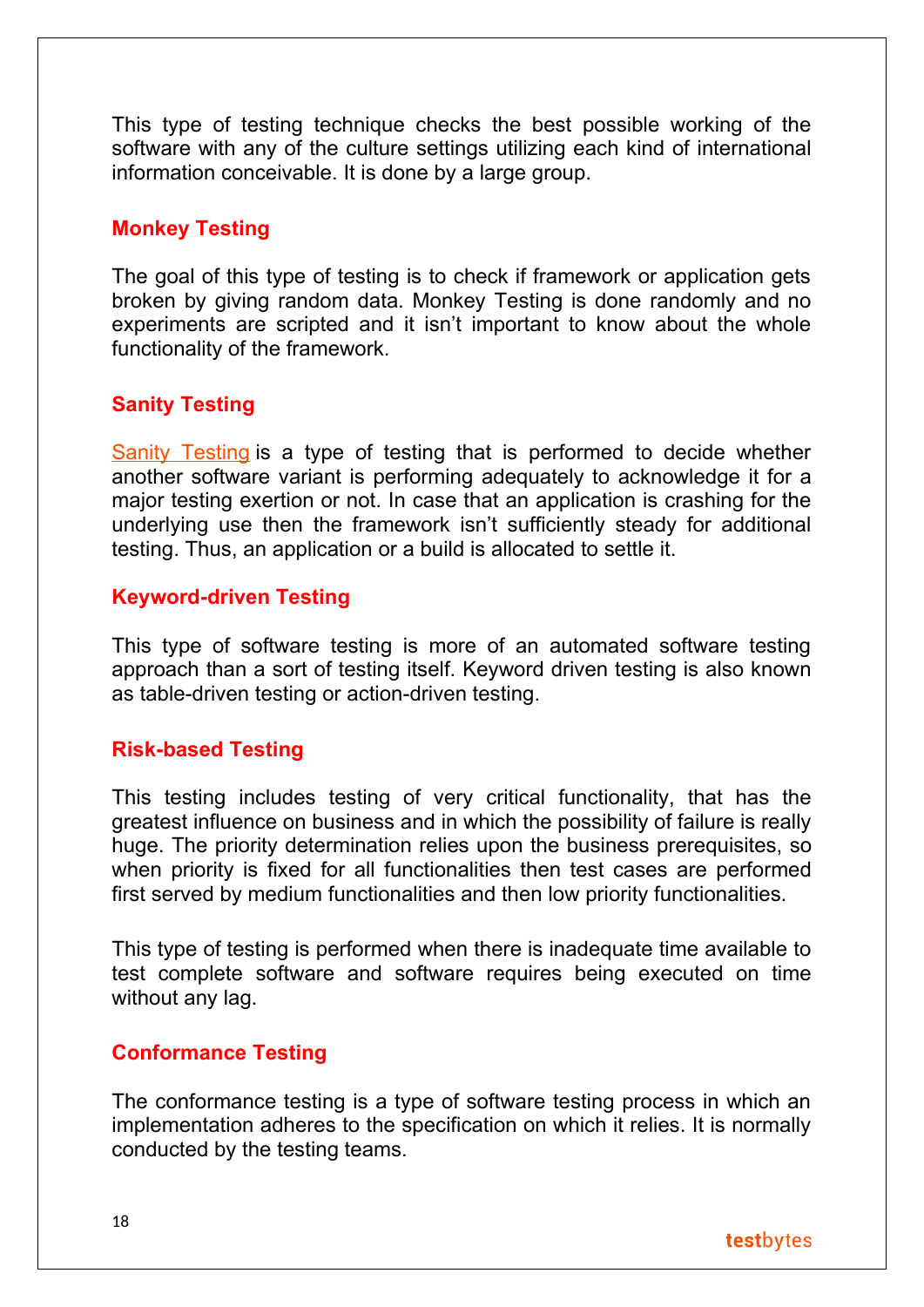#### **Soak Testing**

Soak testing is a sort of performance testing, wherein the program is subjected to load over a huge span of time. Soak testing may continue for few days or sometimes for a couple of weeks. Soak testing is directed to discover mistakes that yield in degeneration of programming execution when preceded with utilization.

#### **Hybrid Integration Testing**

The type of testing system which consolidates top-down and bottom-up reconciliation procedures altogether to use advantages of this type of testing. It is normally done by the software testing teams.

#### **Inter-Systems Testing**

This software testing procedure spotlights on testing the application to guarantee that interconnection between application works accurately. It is typically conducted by the team of software testers.

#### **Manual Scripted Testing**

The type of testing technique in which the experiments are composed and analyzed by the team members before performing it. It is completed by Manual Testing groups.

#### **Interface Testing**

Interface testing type is needed when a product offers help for at least one interface like "Graphical UI", or "Application programming interface" or "Order Line Interface" to associate with its clients or other programs. Interfaces fill in as the medium for a product to acknowledge data from a client and offer an output to the client.

#### **Localization Testing**

Localization testing is a kind of testing in which software is required to adjust to a specific area. It should support a specific region/dialect with regards to display, accepting data to that specific locale, text style, display, currency, date time, and so on, identified with a specific region. This type of testing is led by software testers.

#### **Manual-Support Testing**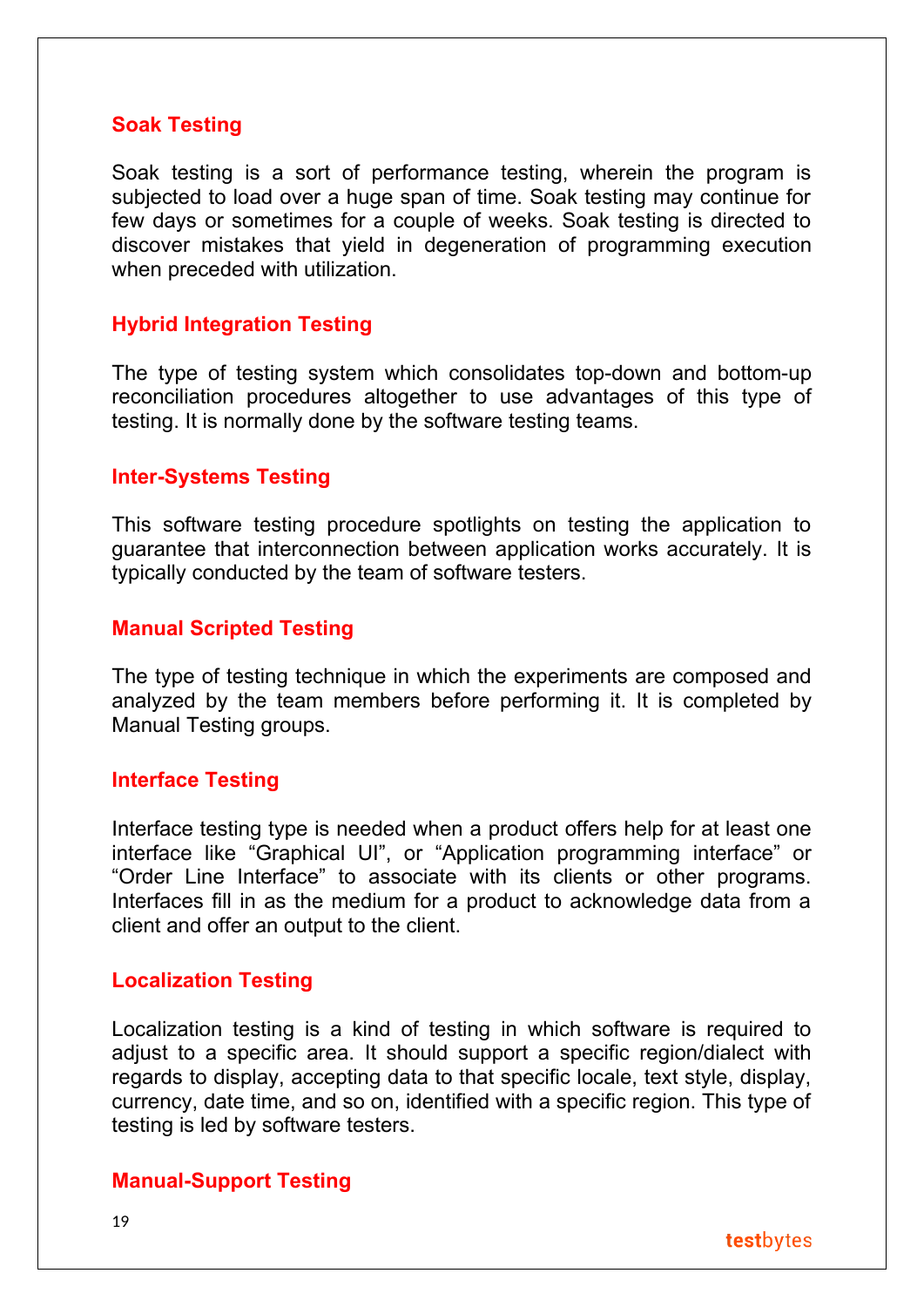The testing method that includes testing of each and every function executed by the individuals while setting up the information and utilizing this information from the automated framework. It is directed by the team of software testers.

## **Mode-Based Testing**

The utilization of Model-based design for executing and designing the vital antiques to perform program testing. This testing is generally conducted by software testing groups.

## **Orthogonal array Testing**

This is a systematic, statistical method for testing which can be implemented in UI testing, framework testing, configuration testing, Regression Testing, and Performance Testing. It is done by the software testing team.

## **Path Testing**

It is a standard white box testing which has the objective to fulfill scope criteria for each logical path through the software. It is normally conducted by the development group.

#### **Retesting**

It is a kind of software retesting that acts as a component of defect fix check. It is led by software testers. When a tester checks the defect fix as settled, the software tester will then test or retests a similar functionality again by performing the experiments that were crashed before.

#### **System Integration Testing**

As the name recommends, the center of System integration testing technique is to test for mistakes identified with integration among various applications, third-party vendor applications, services, and so on. It is otherwise called SIT in short. This kind of testing is led by software testing team.

#### **Requirement Testing**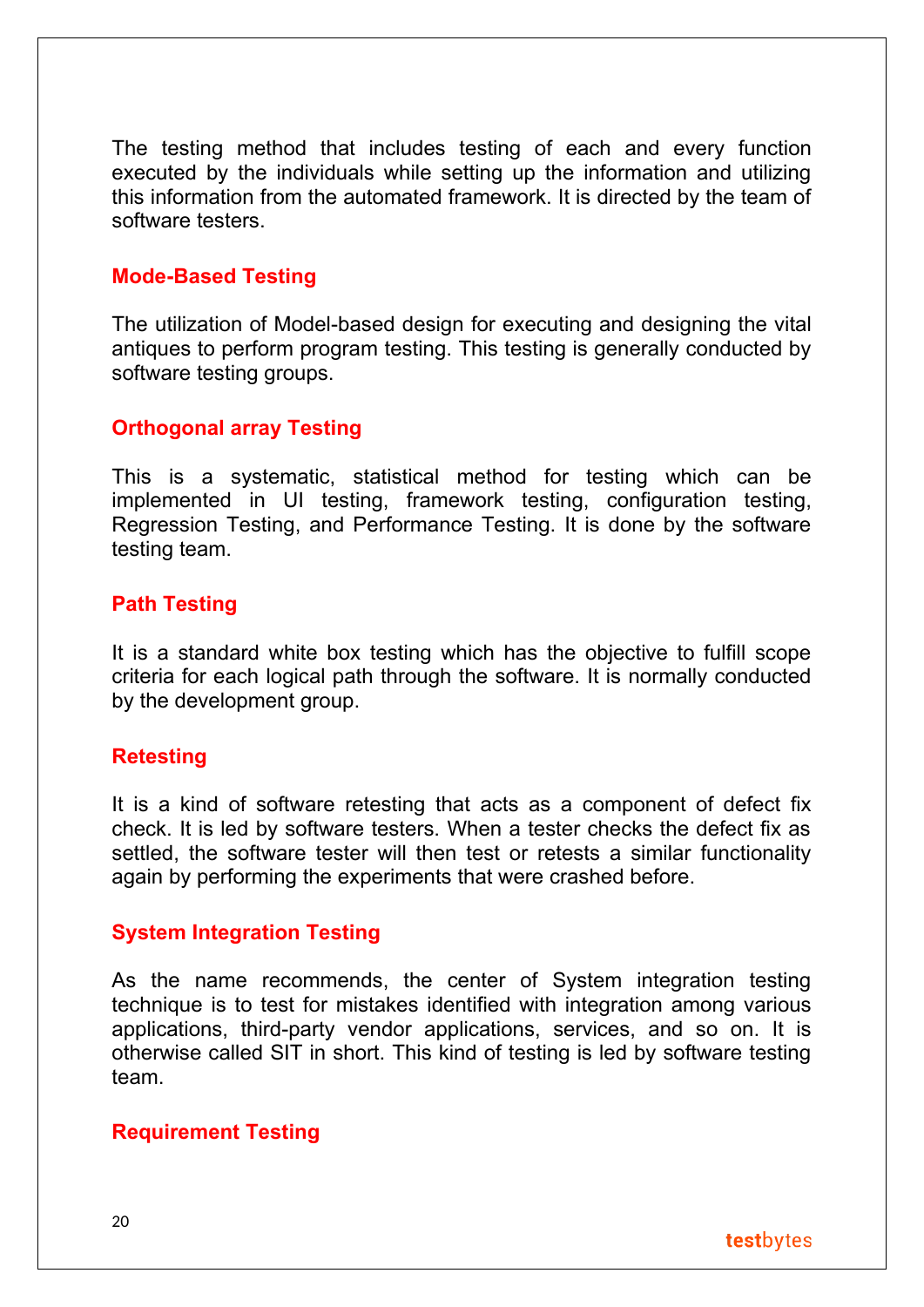The testing method which approves that the requirements are right, unambiguous, complete, and logically reliable and permits planning a fundamental and adequate arrangement of test cases from those necessities. It is performed by QA team.

#### **Statement Testing**

A type of White box testing which fulfills the criterion that every statement in a software is executed minimum once amid program testing. It is generally conducted by the software development team.

#### **Structural Testing**

It is also a type of white box testing method which considers the inside structure of a component or a framework and guarantees that every program statement plays out its proposed work. It is generally done by the software developers.

#### **Documentation Testing**

Documentation testing technique is performed to approve the documented artifacts, for example, test design, requirements, traceability matrix, and test cases.

#### **Loop Testing**

Loop testing is a type of white box testing system which is to approve an alternate sort of loops, for example, simple loops, concatenated loops, nested loops, and unstructured loops.

#### **Configuration Testing**

The configuration testing type is the method of testing an application with all of the supported software and hardware configurations to see if the application can work with no issues.

#### **Bucket Testing**

The bucket testing is a strategy to look at two versions of an application to distinguish from each other and to figure out which one works better.

#### **Thread Testing**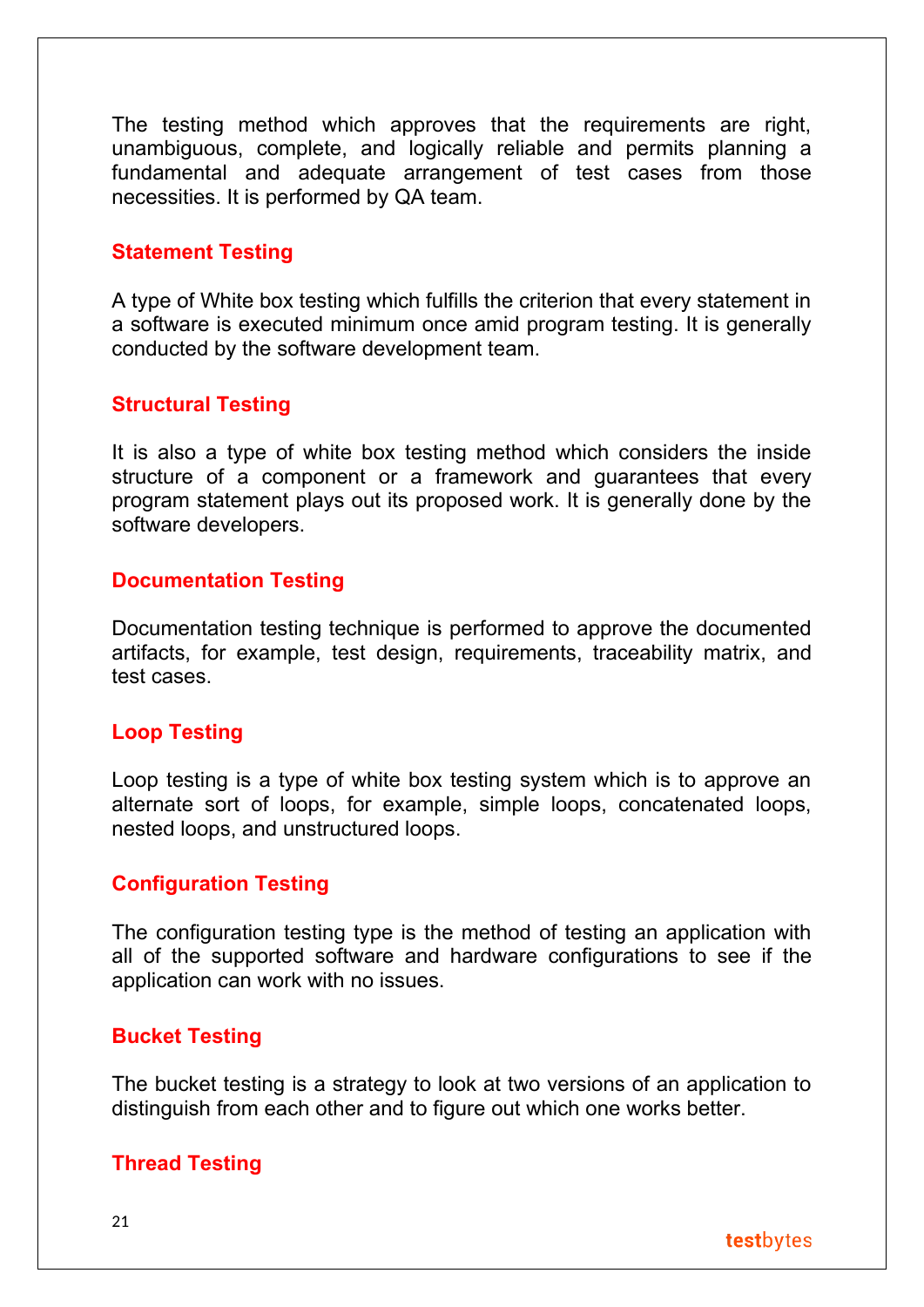A variety of top-down software testing strategy where the dynamic integration of segments accompanies the use of subsets of the necessities. It is typically implemented by the team of software testers.

## **Upgrade Testing**

The software testing method that confirms if resources made with previous versions can be utilized legitimately and that user's learning isn't tested. It is done by the software testers.

## **Reliability Testing**

In this type of testing technique test is performed on the application ceaselessly for a long time with a specific goal to confirm the resistance of the application.

## **Installation Testing**

Installation type of software testing is used to check whether the application is effectively installed and it is functioning as supposed to be after installation.

## **Pilot Testing**

The pilot testing is a type of testing completed under an ongoing working situation by the organization keeping in mind the end goal to obtain the confidence of the customer.

## **Forward Compatibility Testing**

The forward compatibility testing is used to approve the application under test is functioning as planned in the later versions of the product's present variant.

## **Failover Testing**

Failover testing is a type of testing method that approves a framework's capacity to have the potential to assign additional asset while the server crash and transferring of the handling part to backup systems.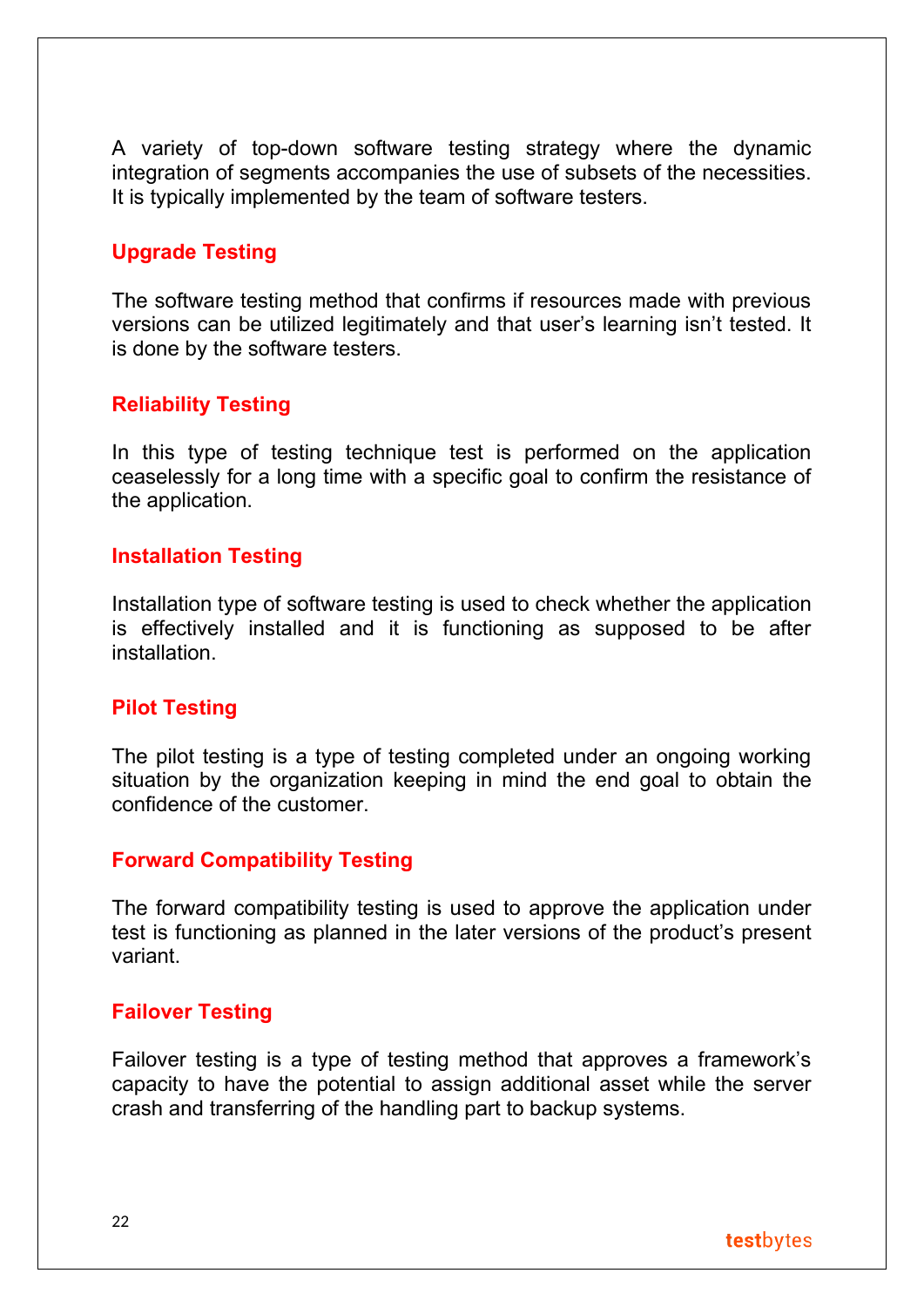## **Workflow Testing**

A Scripted end-to-end testing strategy copies particular work processes which are relied upon to be used by the end-user. Typically led by software testing groups.

#### **Fault Injection Testing**

Fault injection testing is software testing procedure in which fault is deliberately presented in the code keeping in mind the goal to enhance the test coverage.

## **Scenario Testing**

The type of software testing action that utilizes scenarios in view of a theoretical story to enable an individual to thoroughly consider a complicated issue or framework for a testing domain.

## **What is The Use of Different Types of Software Testing?**

Normally software engineers, developers, testers, QA teams working in applications or system advancement, analyze first the requirements of the product and user. Later they design, build, test, and manage PC applications systems or software to address the issues.

As the Quality of Product is promptly turning into a vital competitive concern thus, Software Testing is the best procedure to verify the quality of the product and give information about the product going through the test. It's a procedure of checking product requirements and approving assigned prerequisites. Software testing is comprehensively about giving information to partners about the quality of the product.

## **Do We Use all Types of Software Testing in Every Project?**

The quality of the software can be characterized by its functionality, ease of use, usability, productivity, practicality, and mobility and based on the elements of software testing type.

In any case, all types of testing are not utilized as a part of all the projects. There are elective definitions or procedures utilized in various companies, yet the fundamental idea is same all over the place. Therefore, these